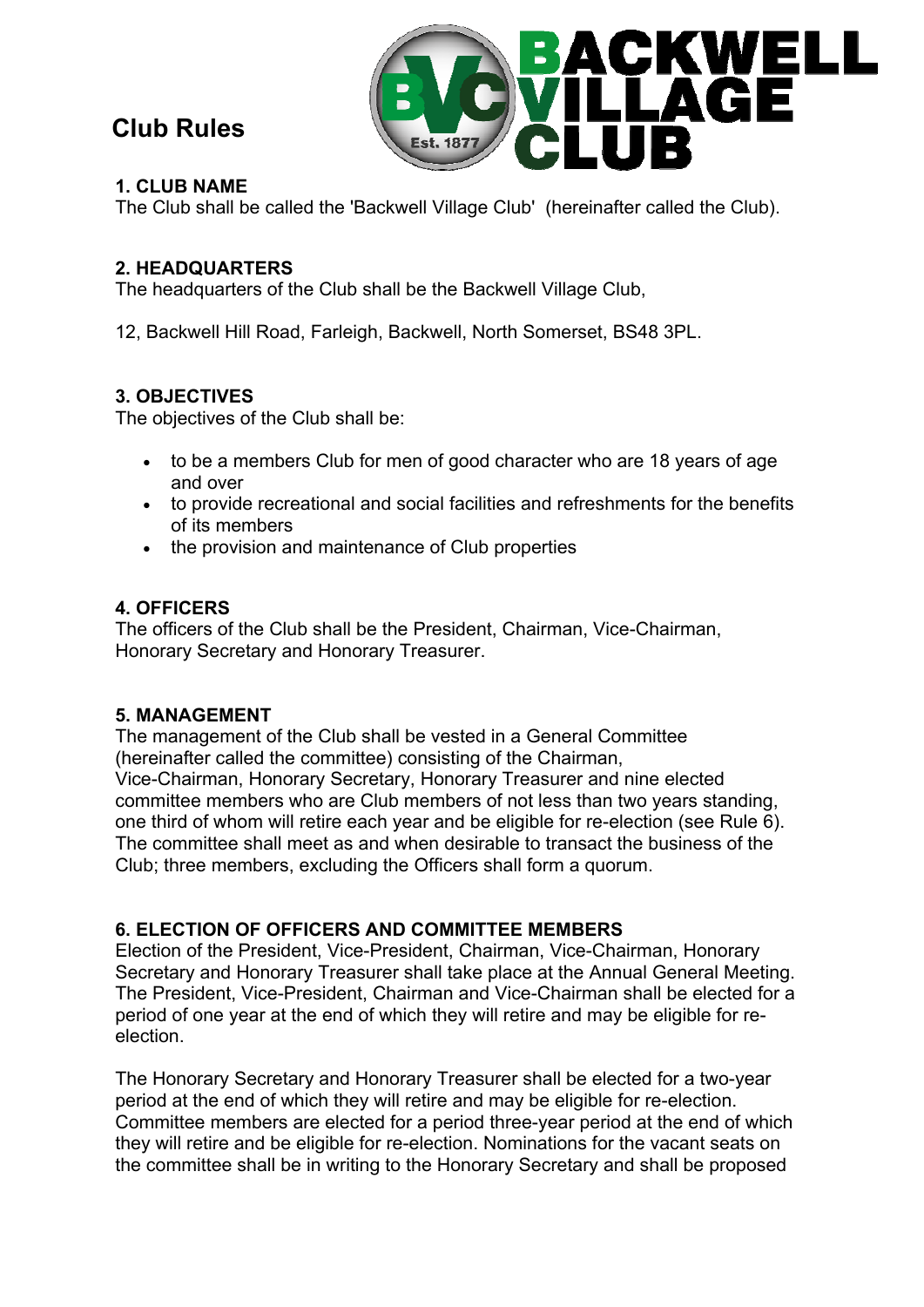and seconded by members of the Club. Nominations must reach the Honorary Secretary not later than 23.00 seven clear days prior to the date of the Annual General Meeting. An officer must be a member of the Club of not less than two years standing.

# **7. COMMITTEE RESPONSIBILITIES**

The committee shall be responsible for the complete management of the Club, both financial and otherwise and may appoint such sub-committees from amongst their members as deemed necessary. Any recommendation of a Club sub-committee on any matter shall be ratified by a majority of the committee to which all subcommittees shall be responsible. The purchase for the Club of intoxicating liquor shall be in the absolute discretion of the committee.

## **8. OFFICERS RESPONSIBILITIES**

President - normally works within the committee and is fully conversant with all committee and Club procedures and is able to offer advice and guidance to officers on Club matters as and when required.

- **Chairman**  presides over formal meetings to ensure the correct committee procedures are followed and to advise and guide committee members over Club business matters and to report to the Trustee's where required.
- **Vice-Chairman** deputises for the Chairman in his absence and assists officers and committee with Club matters as and when required.
- **Honorary Secretary** the Executive officer of the Club who is the licensee and the employer. He is also responsible for the administration and management of Club correspondence.
- **Honorary Treasurer** to control the cash and financial requirements of the Club and to provide monthly and annual accounts for committee and General Meetings.

## **9. CHAIRMANSHIP OF MEETINGS**

The Chairman of the Club or the Vice-Chairman shall preside at all meetings of the Club but if they are not present within 15 minutes of the time appointed for the meeting or have signified their inability to be present at the meeting, the members present shall choose one of their number to be the Chairman of the meeting.

## **10. CASUAL VACANCIES**

The committee may fill a casual vacancy on the committee. The person so appointed shall be a member of the Club of not less than two years standing and only serve for the remaining part of the committee year, but can if they wish be eligible for reelection in accordance with Rule 6.

## **11. MEMBERSHIP ADMISSION**

Application for membership of the Club shall be open to any male person aged eighteen years and over, who at the time of application resides within an area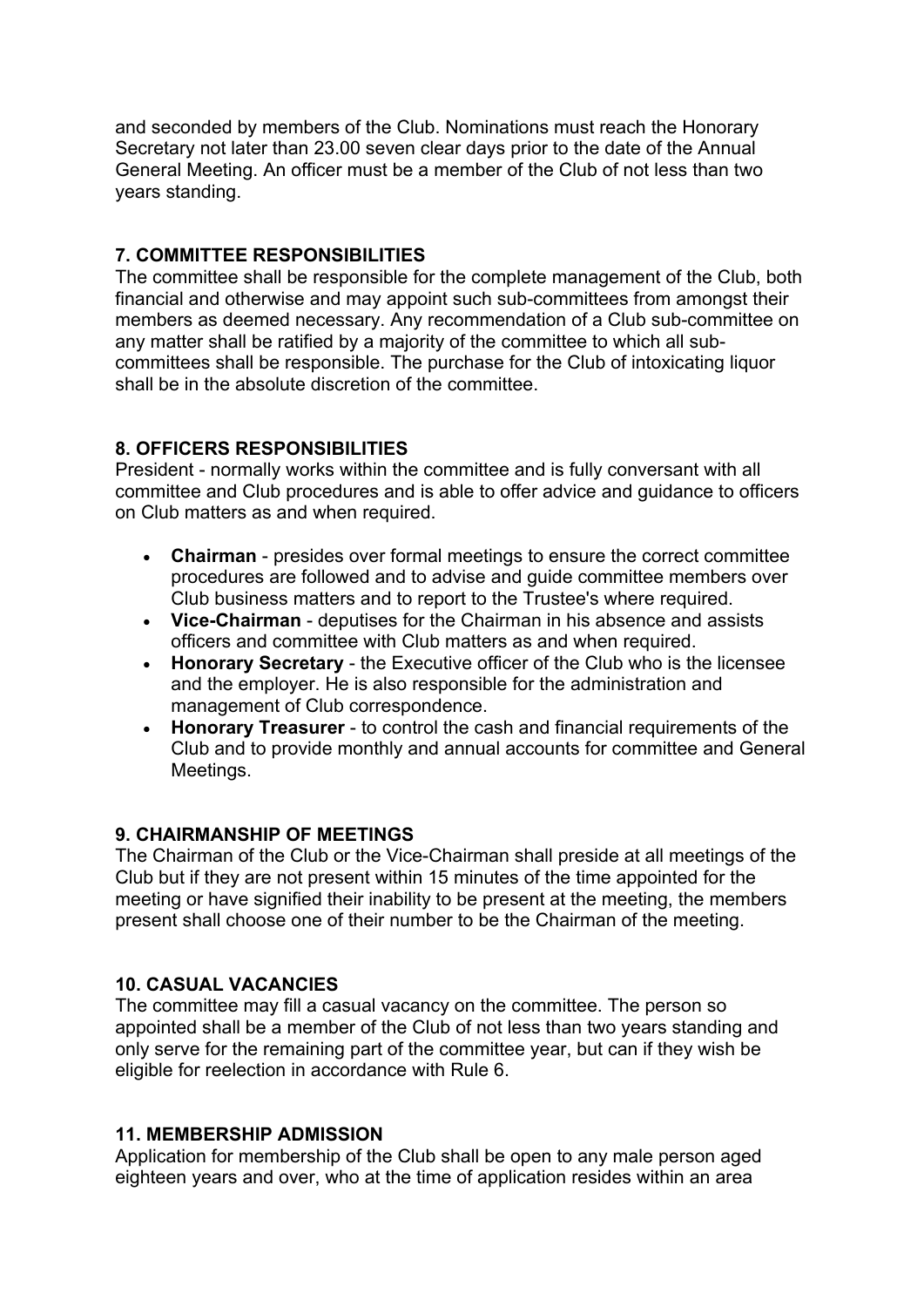predetermined by the committee. The membership of the Club shall not exceed twelve hundred members. Applications for membership shall be in writing to the Honorary Secretary and shall state the name and permanent address of the applicant. The application shall be proposed and seconded by members of the Club of not less than two years standing.

The committee shall consider all applications for membership and the names and addresses of the applicants shall be displayed on the Club notice board for two clear days prior to the date of the committee meeting. No person shall be admitted to membership until the above procedure has been carried out and the committee has approved the application. No person, whether as Full or Honorary member, shall be admitted to membership, or be admitted as a candidate to membership to any of the privileges of membership, without an interval of at least two clear days between his nomination or application for membership and his admission.

The committee reserve the right to decline any application for membership and in the event of this occurring any joining fee or annual subscription already paid will be refunded.

#### **12. HONORARY LIFE MEMBERSHIP**

Members who have given distinguished service to the Club, on nomination by the committee and announced from the Chair at the Annual General Meeting, may be elected Honorary Life members and shall have the privilege of full membership.

#### **13. MEMBERSHIP FEES**

On being admitted to the Club, a new member shall pay a joining fee and an annual subscription, the amount being fixed by the committee and being liable to review by them from time to time. All members may on obtaining the age of 65, if they so desire, pay a reduced annual subscription fixed by the committee and being liable to review by them from time to time. The subscription for the year to 31 December shall be payable on the previous 1 January, or in the case of new members, within twenty-eight days of election. A member may resign by giving notice to the Honorary Secretary. Any member not having paid his annual subscription by 1 February shall be deemed to have ceased to be a Club member, but may rejoin at any time during that year subject to the payment of a joining fee and an annual subscription (as fixed by the committee and being liable to review by them from time to time) and subject to the application being accepted by the committee.

#### **14. DISCIPLINE**

The committee shall have power to suspend any member or withdraw the facilities of membership of any member for conduct detrimental to the good name of the Club. No member shall be expelled without first being requested to appear before the committee and answer complaints made against him nor unless at least twothirds of the committee then present vote in favour of his expulsion.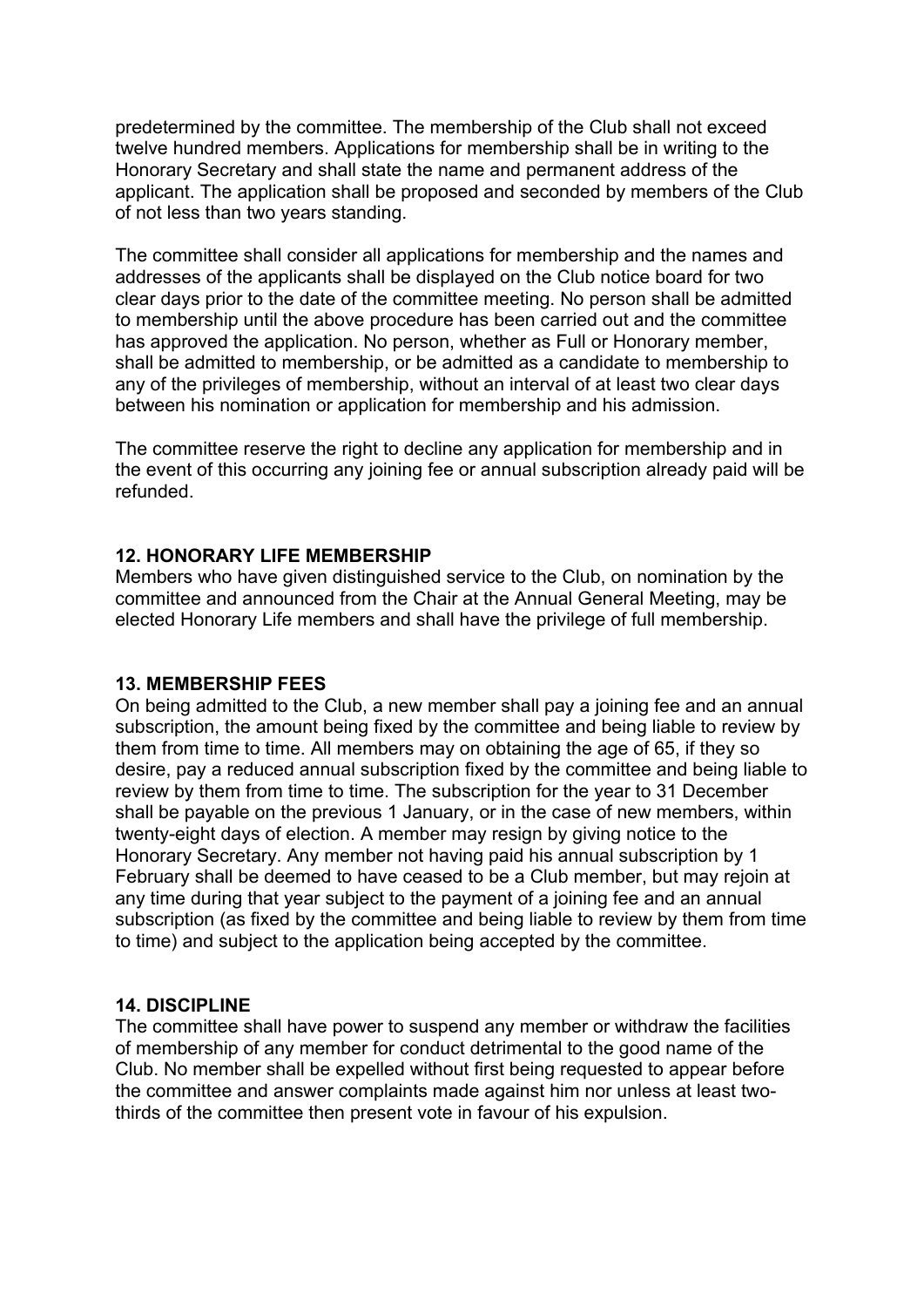# **15. ANNUAL GENERAL MEETING**

The Annual General Meeting (AGM) of the Club shall be held in March each year and the business to be transacted shall be as follows:

- To confirm the minutes of the last AGM and the minutes of any Extraordinary General Meeting(s), if held, since the date of the last AGM, and to deal with any matters arising from those minutes.
- To receive the Chairman's report.
- The presentation and (if accepted) the passing of the accounts for the previous financial year ended on the 31 December prior to the meeting which accounts shall first have been certified by the Club's Auditors.
- To elect an Auditor.
- To discuss eligible proposals raised with the Secretary prior to the AGM.
- **Election of Officers**
- Election of committee members.
- Any Other Business.

The quorum at any general meeting shall be sufficient eligible members (who have at least two consecutive years' standing) so as to represent at least 10% of the total membership of the club at 31st December the previous year.

### **16. ANNUAL ACCOUNTS**

Full certified accounts of the financial affairs of the Club shall be posted on the Club notice board at least 14 clear days before the Annual General Meeting.

#### **17. NOTICE OF ALL GENERAL MEETINGS**

The Honorary Secretary shall, at least 21 clear days before any General Meeting, post on the notice board a notice of the meeting the time when and the place where it will be held and the business to be conducted.

## **18. AGENDA ITEMS AND PROPOSALS FOR GENERAL MEETINGS**

Any agenda items for the meeting or any proposals, which must be properly proposed and seconded, must be received by the Secretary at least 14 clear days before any General Meeting.

#### **19. GENERAL MEETINGS**

The committee, or not less than 20 members, on giving at least 28 days notice in writing to the Honorary Secretary stating the purpose of the meeting, may call a General Meeting. Members shall be given at least 21 clear days notice of any General Meeting.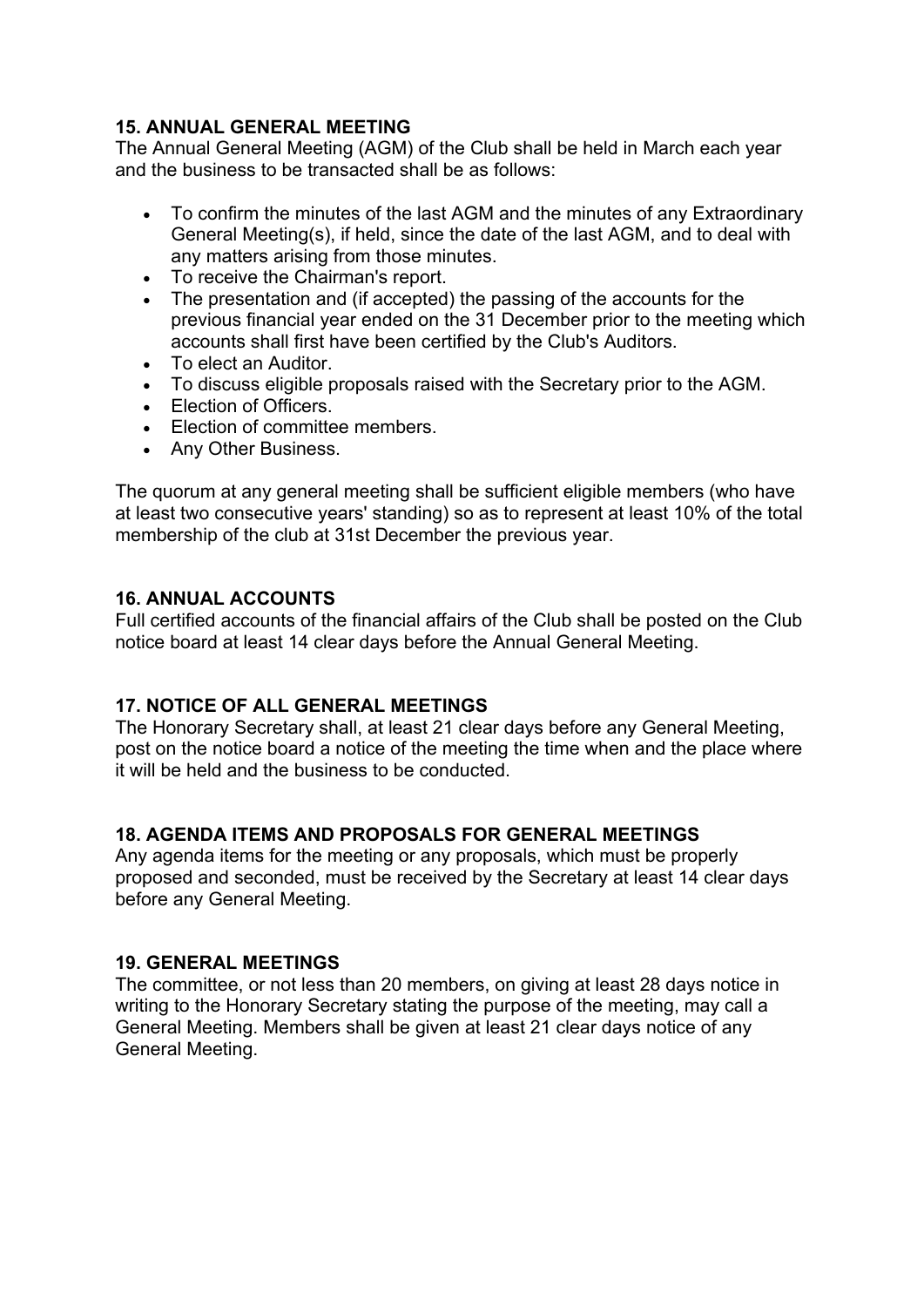### **20. VOTING RIGHTS**

At any General Meeting of the Club, every eligible member of the Club (as defined in Rule 15) shall be entitled to be present, and every Full or Honorary member shall be entitled to vote on every question raised. The Secretary shall take minutes of the proceedings at all General Meetings of the Club.

#### **21. BY-LAWS**

The committee may from time to time make, vary or revoke by-laws (not inconsistent with these rules) for the regulation of the internal affairs of the Club and the conduct of members. Until revoked all by-laws shall be binding on the members.

### **22. MAINTENANCE OF CLUB RULES**

No alteration or addition to these rules shall be made except by a resolution carried by a majority of at least two thirds of the members present and voting at a general meeting, the notice of which shall have contained particulars of the alteration or addition. The Honorary Secretary shall as soon as possible and in any case within 28 days of the making of any such alterations or additions, give written notice of such alterations or additions to the chief officer of the Police and to the Clerk of the Local Authority or the District in which the Club is situated.

### **23. TRUSTEES**

There shall be four Trustees of the Club. The Trustees shall be appointed by the committee and the property of the Club (other than cash which shall be under the control of the Honorary Treasurer) shall be vested in them to be dealt with by them as the committee shall from time to time direct by resolution (of which an entry in the Minute book shall be conclusive evidence). The Trustees shall be indemnified against risk and expense out of the Club property. Trustees shall hold office until death or resignation or until removed from office by the resolution at the AGM or any Extra-ordinary General Meeting.

When by reason of any such death, resignation or removal, new Trustees shall be appointed according to a nomination made at an AGM or Extra-ordinary General Meeting. For the purposes of giving effect to such nomination the Chairman is hereby nominated, as the person to appoint new Trustees of the Club within the meaning of section 36 of the Trustee Act 1925, and he shall by deed duly appoint the person or persons so nominated as the new Trustee or Trustees of the Club and the provisions of the Trustee Act 1925 shall apply to any such appointment. Any statement of fact in any such deed of appointment shall be in favour of a person dealing bona-fide and for the value within the Club or committee, and be conclusive evidence of the fact so stated.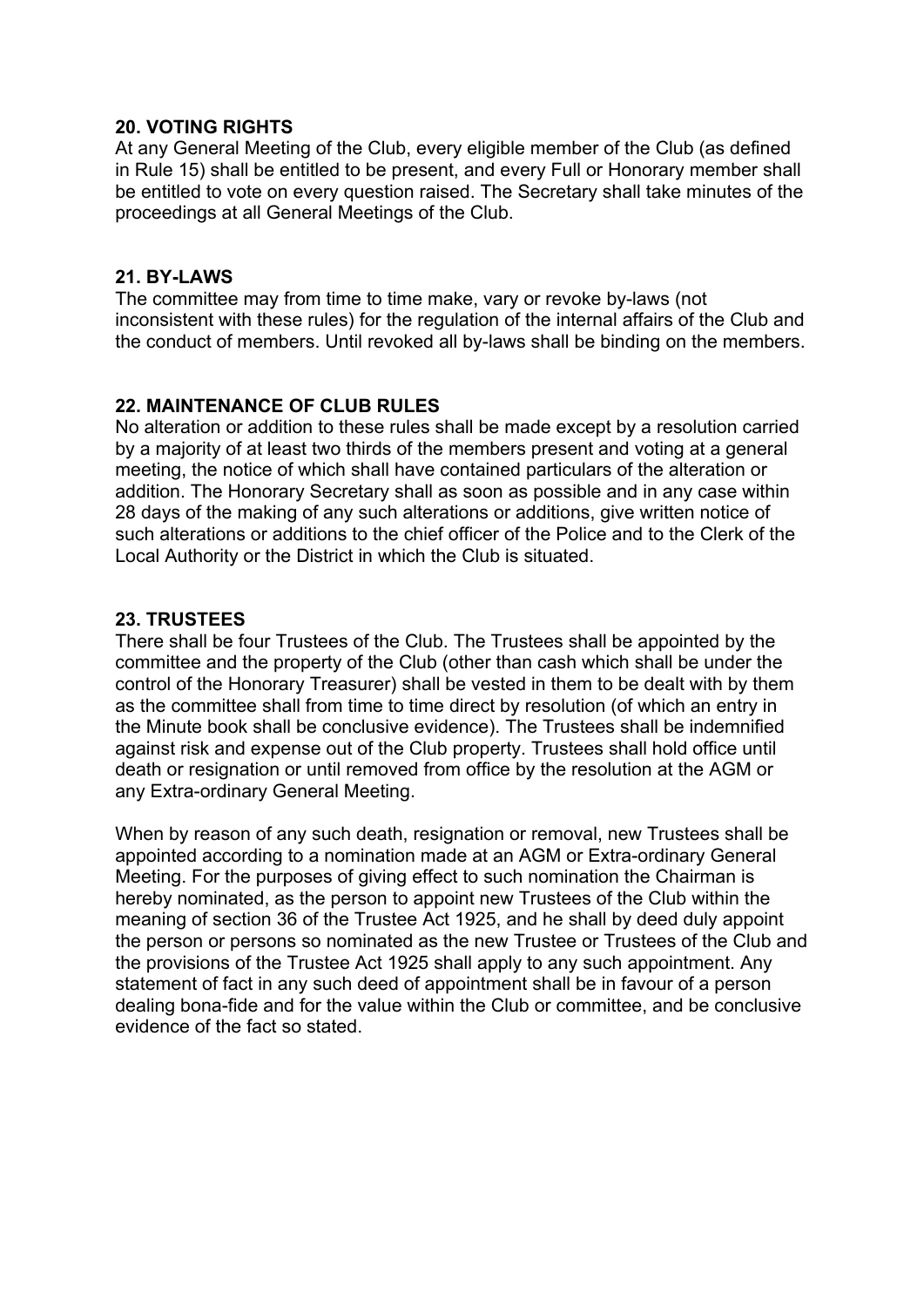### **24. CLUB BORROWINGS**

If at any time the Club in General Meeting shall pass a resolution authorising the committee to borrow money, the committee shall thereupon be empowered to borrow for the purposes of the Club such amount of money either at one time or from time to time at such rate of interest and in such form and manner and upon such security as shall be specified in such resolution, and thereupon the Trustees shall at the direction of the committee make all such dispositions of the Club property or any part thereof and enter into such agreements in relation thereto as the committee may deem proper for giving security for such loans and interest. All members of the Club, whether voting on such resolution or not, and all persons being members of the Club after the passing of such resolutions, shall be deemed to have assented to the same as if they had voted in favour of such resolution.

### **25. PURCHASES**

No person shall at any time be entitled to receive at the expense of the Club or of any member thereof any commission, percentage or similar remuneration with reference to purchases of intoxicating liquor by the Club; nor shall any person directly or indirectly derive an pecuniary benefit from the supply of intoxicating liquor by or on behalf of the Club to members apart from any benefit accruing to the Club as whole and apart also from any benefit which a person derives indirectly by reason of

the supply giving rise to or contributing to a general gain from the carrying on of the Club. No person being a paid member of the Club shall be allowed to serve on the committee.

## **26. GENERAL OWNERSHIP**

No money or property of the Club or any gain arising from the carrying on of the Club shall be applied otherwise than for the benefit of the Club as a whole.

## **27. OPENING HOURS**

The Club shall be opened and closed at such hours as may from time to time be fixed by the committee, and as posted in the Club.

The permitted hours of the Club shall be such as from time to time is determined by the committee in accordance with the provisions of the then current Licensing Act and as notified to the Magistrates Clerk. The opening and closing times will be posted at the Club.

#### **28. VISITORS**

Club members may introduce and entertain male or female guests of at least 18 years of age and there shall be kept at the Club a visitors' book which both the member and his guest shall sign. The member introducing a guest shall be responsible for his guest strictly observing the rules and the Club by-laws and shall not leave the Club premises before his guest.